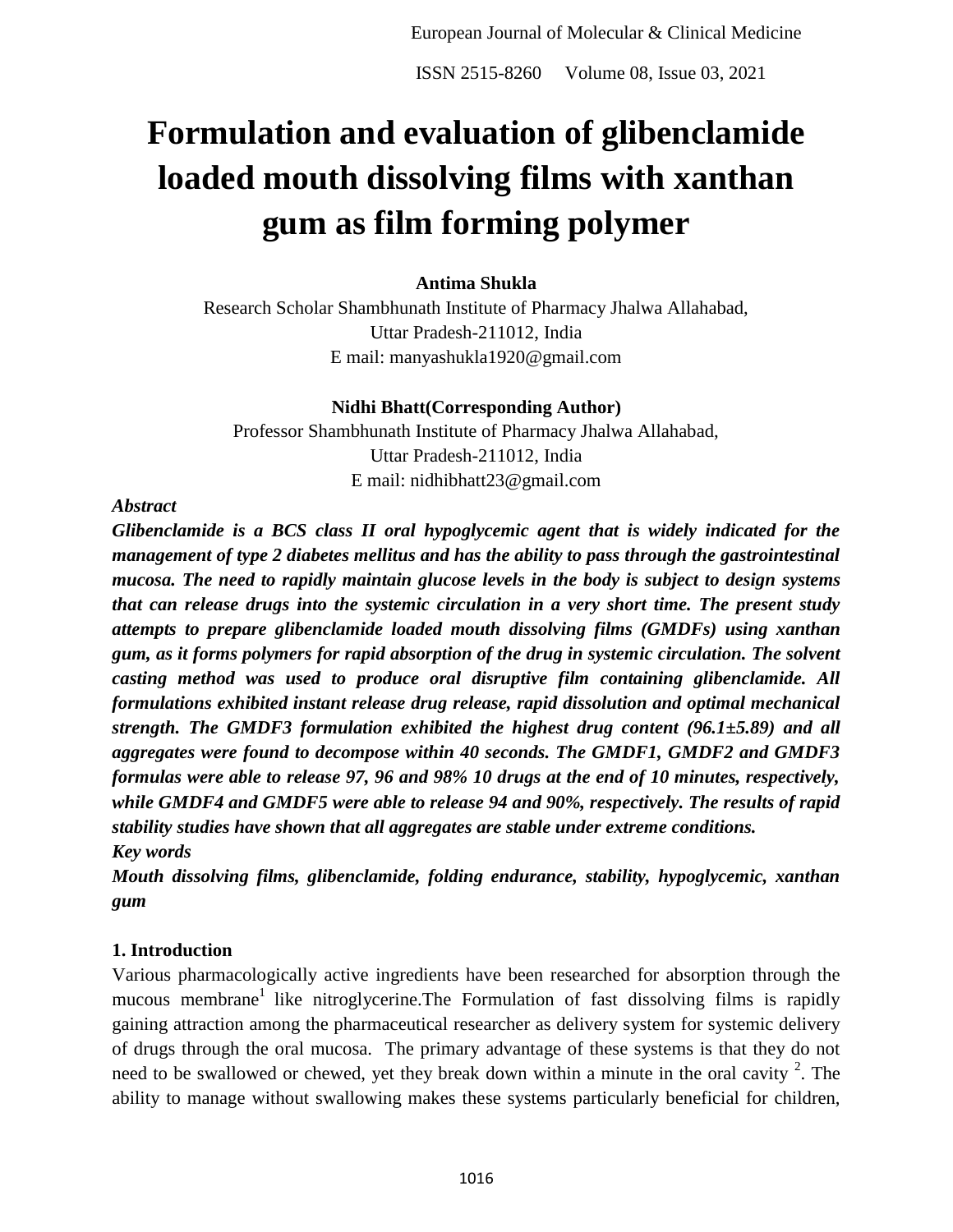ISSN 2515-8260 Volume 08, Issue 03, 2021

the elderly and non-assisted patients. The large capillary network beneath the oral mucosa is rapidly absorbed and increases the bioavailability of drugs. It is also beneficial as it bypasses the first proximal liver metabolism that occurs on oral administration using conventional dosage forms<sup>3</sup>. Some natural polymers, such as polyvinyl alcohol, polyvinyl pyrrolidone, hydroxypropylene methyl cellosos, chitosan and polymer, have been researched for manufacturing of MDFs4. MDF has been researched for rapid release<sup>5</sup> and continuous release of drug particles<sup>6</sup>. Glibenclamide is a widely prescribed oral hypoglycemic agent for the management of type 2 diabetes mellitus. It belongs to the second generation sulfonyl urea and increases the sensitivity of peripheral insulin receptors by stimulating insulin release from pancreatic cells. It is the most lipophilic drug of Class II (BCS Class II)<sup>7</sup> of the biopharmaceutical classification scheme. In oral administration it undergoes hepatic first pass metabolism and only 40-50% of the drug is absorbed. The need to rapidly maintain glucose levels in the body is subject to design systems that can release drugs into the systemic circulation in a very short time. To overcome the above problem many researchers have researched MDFs or fast soluble tablets containing glybenclamide  $6,8-11$ . These tablets or films are made using synthetic polymers with excellent results. The present study attempts to prepare glibenclamidecontaining MDF using xanthan gum, as it forms polymers for rapid absorption of the drug in systemic circulation.

#### **2. Materials and methods**

Glibenclamide was obtained as a gift sample from Flamingo Pharmaceuticals, Mumbai, Xanthan Gum, Sucrose, Sodium Starch Glycolate and citric acid was extracted from Oxford Lab Fine Chemicals in Mumbai. Polyethylene Glycol (PEG 400) was procured from Merck India Limited. Acetone, methanol, ethanol, hydrochloric acid, sodium hydroxide, potassium di hydrogen phosphate, sodium chloride and all the other chemicals required were purchased from Oxford Lab Fine Chemicals LLP, Maharashtra. Distilled water prepared using a glass distillation unit was used throughout the study.

## **3. Preparation of GMDFs<sup>12</sup>**

Solvent casting techniques are the most widely used methods to create smooth films. MDFs of gliben clamide were prepared using solvent casting method. The aqueous solution of the polymer was dissolved in xanthan gum taken in 5ml distilled water and set aside to remove trapped air bubbles. The drug is dissolved in a very small amount in a suitable solvent and in a polymer solution. All other components such as plasticizers, sweeteners, salivary agents, etc are soluble in distilled water. The solution was stirred at 1000 rpm for 10 min with constant stirring into the polymer solution. The resulting mixture is poured on a petri dish in the form of a film and dried in a hot air oven at  $50^{\circ}$ C for 24 hours. After 24 hours the films are carefully removed from the petri dish and any defects are noticed. The films were wrapped in butter paper or aluminum foil and stored in desiccators until further use. The composition of MDFs is shown in Table 1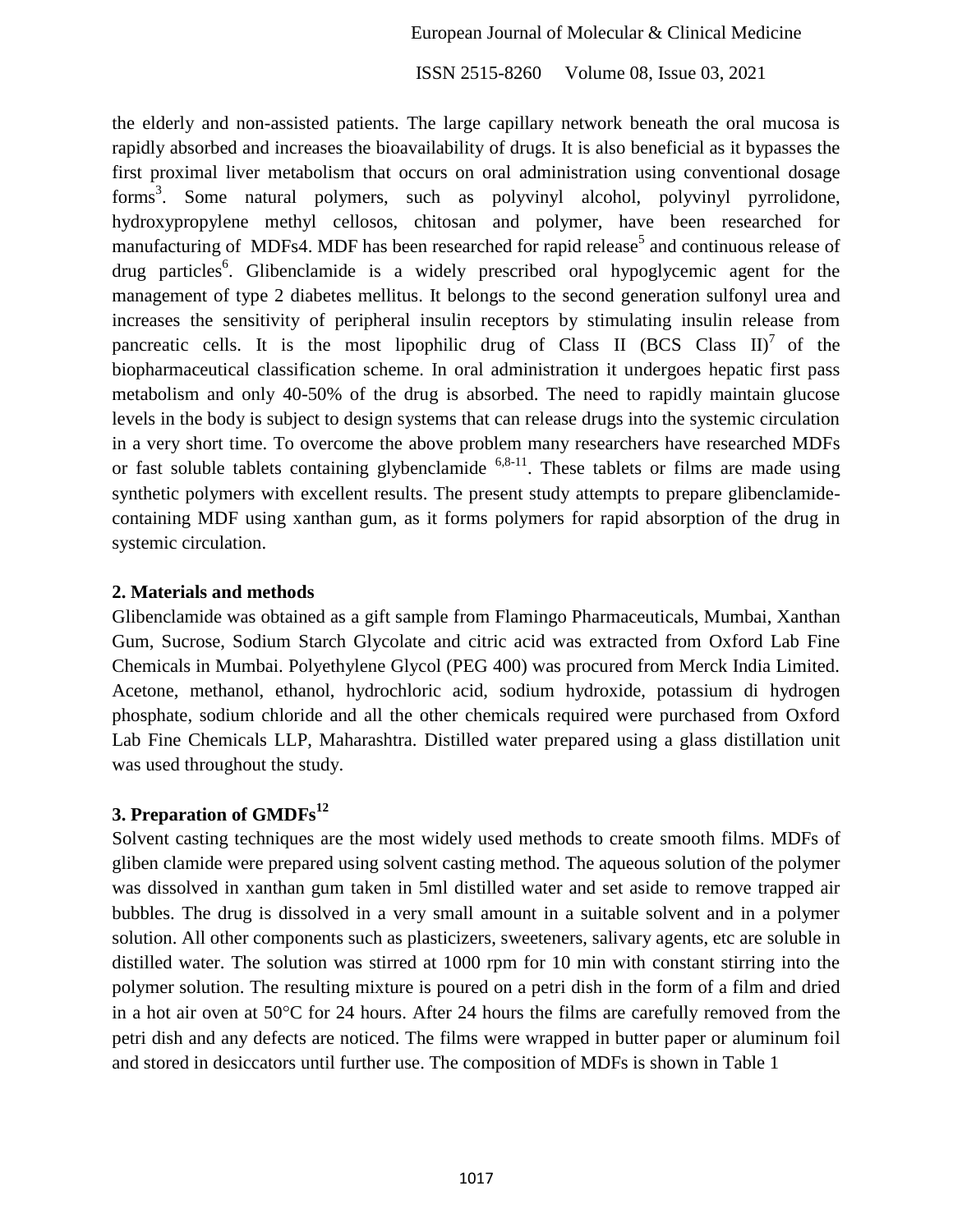ISSN 2515-8260 Volume 08, Issue 03, 2021

## **4. Evaluation of MDFs<sup>13</sup>**

Prepared MDFs were analyzed for physical parameters such as thickness, weight variation, folding endurance and appearance. The drug content, *in vitro* disintegration time, *in vitro* drug release and rapid stability were also studied.

#### **4.1 Weight variation**

The films are largely subjected to mass variation by weighing randomly selected films. These decisions were made for each formulation.

#### **4.2 Thickness**

The thickness of each film is measured using a vernier calliper at different positions of the film and the average thickness is calculated.

#### **4.3 Folding endurance**

Folding endurance is determined by bending repeatedly until a patch breaks. The value of folding endurance is given by the number of times the film can be folded without breaking / cracking.

#### **4.4 Drug content test**

The Films enriched with 1% sodium lauryl sulfate, dissolved in100ml phosphate buffer pH 6.8. After the film was completely dissolved, the amount of glibenchlamide was estimated using UV spectrophotometry by measuring the absorption at 292 nm.

#### **4.5 Moisture content**

Films of 4 cm<sup>2</sup> region were cut and properly weighed and stored in a desiccator containing fused anhydrous calcium chloride. After 24 hours, the films were removed and weighed again. The moisture content of the film is calculated by the following formula

% Moisture content = (Initial weight – Final weight)/Initial weight  $x$  100

#### **4.6 Moisture uptake**

The pre-weighing Films uncovered for three days using a saturated solution of sodium chloride at relative humidity 84% at 28°C. After 3 days the films were removed from the desiccators and weighed. The moisture absorbed by the films was calculated using the following formula

% Moisture uptake  $=$  (Final weight – Initial weight)/Initial weight x 100

## *4.7 In-vitro* **Disintegration time**

To determine the disintegration time, films were placed on glass petri dish containing 10 mL of distilled water. The time required to break the film is recorded as the *in vitro* disintegration time of the film.

## *4.8 In vitro* **dissolution study**

A film of 4 cm<sup>2</sup> was placed on a glass petri dish and 25 mL of soluble medium (phosphate buffer pH 6.8) was added to it. The solution was stirred at 100 rpm throughout the study. Sections of 2.5 mL were withdrawn and filled with fresh buffer in equal amounts of medium over a period of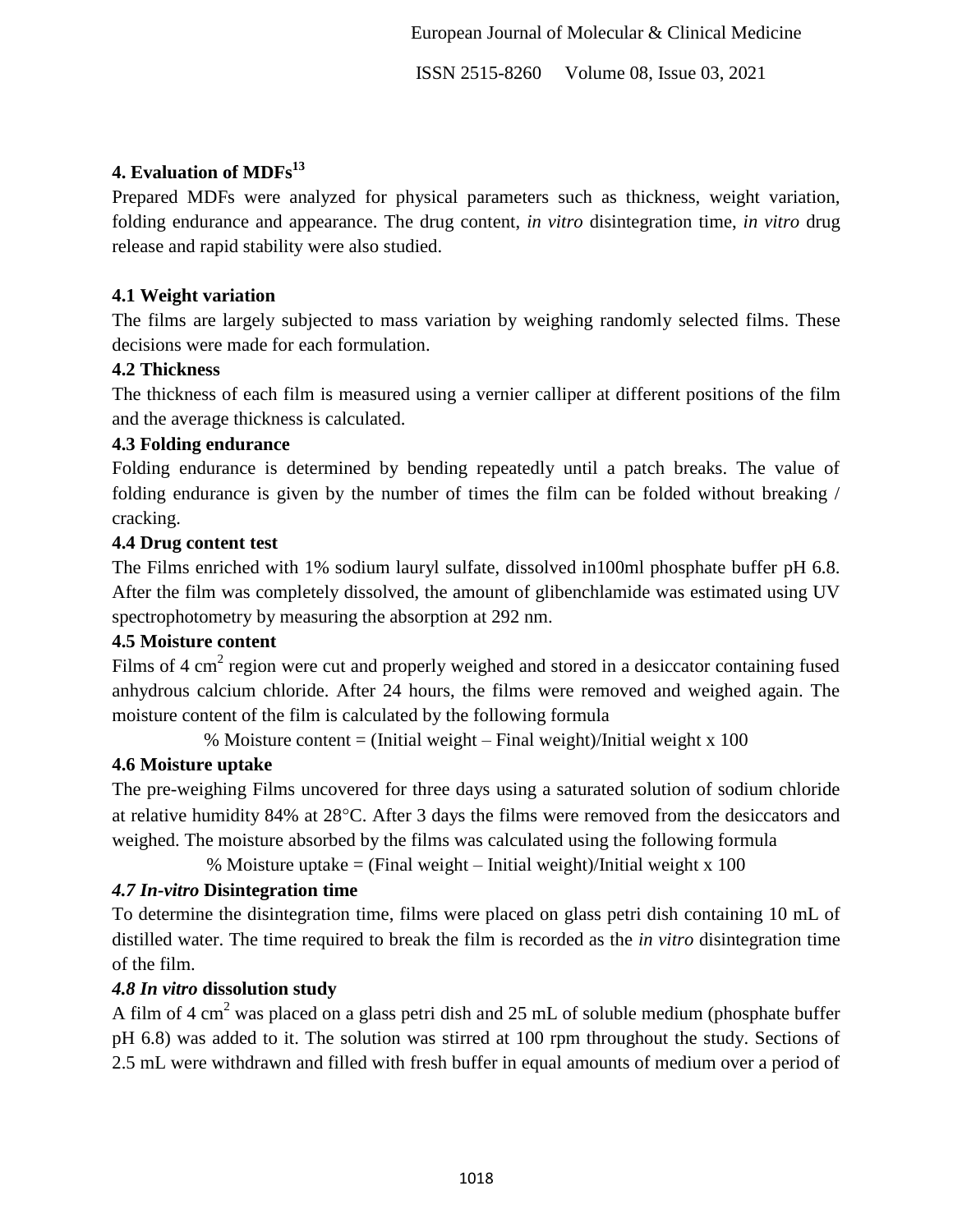ISSN 2515-8260 Volume 08, Issue 03, 2021

1, 2, 3, 4, 5 and 10 min. The collected samples were filtered and the concentration of glibenclamide in each sample was measured at 292 nm using a UV spectrophotometer.

#### **4.9 Stability study**

Formulations were prepared according to the guidelines of the International Conference on Harmonization (ICH) were subjected to stability studies. The films were packed in aluminum foil and stored for 3 months at 40°C/75% RH under rapid test conditions and their physical appearance, drug content, *in vitro* disintegration time, drug release at 1 month intervals of time and results were reported.

#### **5. Results and discussion**

#### **5.1 Physical parameters of films**

The different physical properties of the prepared films were analyzed according to the reported methods and the results obtained were reported in Table 2 and Figure 1. The thickness of the films was measured at five different locations to ensure the uniformity of the results. The weight variation was calculated as deviation from the average weight and is reported as the percentage weight variation obtained from the 10 films. Folding tolerance and thickness are found to be related to the film-forming polymer aggregate in the formulation with the exception of GMDF5, where, in contrast to reduced folding endurance, the polymer is unable to retain moisture during high volume manufacturing and hence a low mechanical strength.

#### **5.2 Drug Content estimation in films**

The drug content in the film formulations prepared according to the method reported by Velmurugan et  $al<sup>14</sup>$ . The results are described in Table 3 and Figure 2. Results show that the highest drug content of formulation GMDF3 (96%) and all the formulations shows drug content within the limit 85-110%. The amount of drug loading in the films initially increased with increasing polymer ratio, but decreased GMDF4 and GMDF5, indicating that high swelling of the polymer was detrimental to the hydrophobic drug that exceeded the polymer matrix.

#### *5.3 In vitro* **disintegration of MDFs**

*In vitro* disintegration of films was performed using the Petri dish method to ensure that the films provide a faster release of glibenlamide. The results obtained for the film disintegration studies are shown in Table 4.

The disintegration time of all the aggregates is less than 40 seconds, which indicates that the aggregates are dissolving rapidly and can release drug in a short time.

#### *5.4 In vitro* **release study**

The release of glibenclamide from prepared films using different concentrations of Xanthan gum is shown in Table 5. All formulations were found to decompose within 40 seconds, which paved the way for the rapid release of glibenclamide from the films. It was found that the ratio of polymer content did not play a significant role during the disintegration of the films.

The results show that the drug was able to release the entire volume in about 10 minutes. GMDF3 (98%) released the maximum amount of drug. This indicates that the cross-linked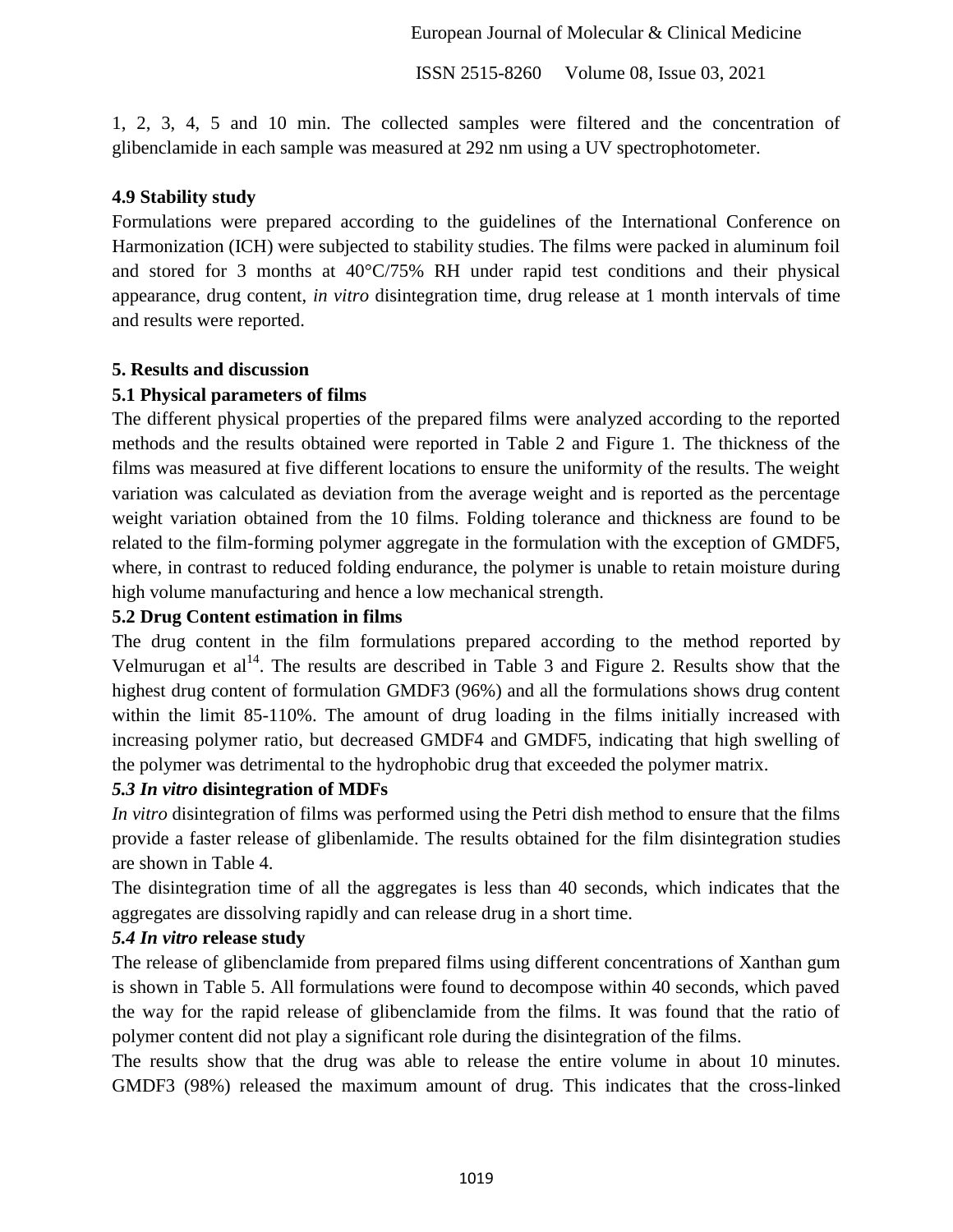ISSN 2515-8260 Volume 08, Issue 03, 2021

matrix of the polymer increases the ratio as a polymer beyond the optimum value for drug entrapment. The release data were subjected to various mathematical models to determine the dynamics of the release and the regression value of each was calculated. The results of the mathematical modeling of the data are presented in Table 6.

From the table 6 it can be ascertained that the formulation follow mixed order kinetics. The bestfitting model (Higuchi's model) exhibits a fickian diffusion in which the drug release is proportional to the release time.

#### **5.5 Stability studies**

Stability study of all films has been studied for a short time. The films were stored at 40 ° C at 75% relative humidity and tested at the end of 1 and 3 months. The results obtained were found to be within the allowable range and are shown in Tables 7 and 8. No significant difference was found in the parameters tested at the end of the study.

#### **6. Conclusion**

The aim of the present study is to formulate fast dissolving film of glibenclamide to rapidly release the substance that helps maintain the glycemic level in the serum. This study was able to justify the use of films to quick release medicine using natural polymer xanthan gum as a film matrix and PEG-400 as a plasticizer. From the film release drug studies suggest that this film is a good approach to improve the bioavailability of glibenamide and to improve patient adherence to the prescribed diet due to ease of film administration.

#### **7. References**

- 1. Ponchel G. Formulation of oral mucosal drug delivery systems for the systemic delivery of bioactive materials. Adv Drug Delivery Rev, 1993; 13: 1-22.
- 2. Pawar HA, Kamat SR. Development and Evaluation of Mouth Dissolving Film of Ondansetron Hydrochloride Using Hpmc E 5 in Combination with Taro Gum and Other Commercially Available Gums. J Mol Pharm Org Process Res, 2017; 5: 138. doi: 10.4172/2329-9053.1000138
- 3. Kunte S, Tandale P. Fast dissolving strips: A novel approach for the delivery of verapamil. J Pharm Bioallied Sci, 2010; 2: 325–328.
- 4. Dinge A., Nagarsenker M. Formulation and evaluation of fast dissoving films for delivery of triclosan to the oral cavity. AAPS Pharm Sci Tech, 2008**;** 9:349-356.
- 5. Senthilkumar K, Vijaya C. Formulation development of mouth dissolving film of etoricoxib for pain management. Advances Pharmaceut, 2015; http://dx.doi.org/10.1155/2015/702963
- 6. Bahri-Najafi R, Tavakoli N, Senemar M, Peikanpour M. Preparation and pharmaceutical evaluation of glibenclamide slow release mucoadhesive buccal film. Res Pharm Sci, 2014; 9(3): 213-223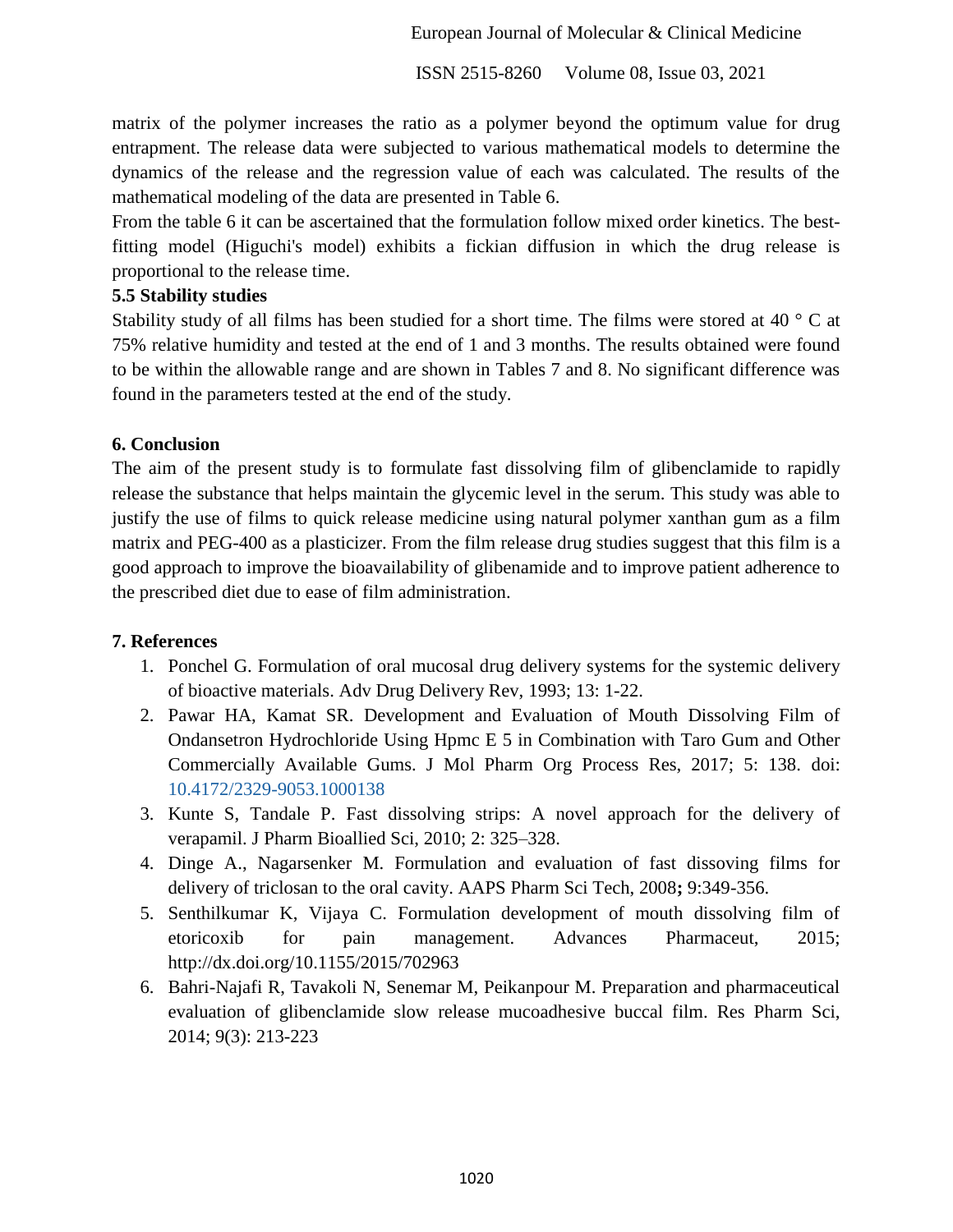ISSN 2515-8260 Volume 08, Issue 03, 2021

- 7. Suresh D. Kumavat, Yogesh Chaudhari, Pallavi Duvvuri, Jigar Desaiand Franklin Quadras. Preparation and characterization of glibenclamide-plasdone S630 solid dispersion by spray drying technique. Der Pharmacia Lettre, 2013; 5 (4): 310-319.
- 8. Saikishore V, Srikanth G, Pooja Ch, Mrudula Y, Pavani R, Jyosthna Ch, Mayuren C. Design and development of fast dissolving tablets of glibenclamide. Res J Pharm Dosage Forms Tech, 2011; 3(5): 225-229
- 9. Mekapothula LSS, Kamarajugadda J, Nettum KJ, Mohammad G, Nadendla RR. Formulation and evaluation of glibenclamide oral fast dissolving films. Eur J Biomedical Pharm Sci. 2016; 3(5): 535-542
- 10. Mujib IY, Kumari SK. Mucoadhesive buccal films of glibenclamide: Development and evaluation. Int J Pharm Investig, 2011; 1(1): 42-47.
- 11. Thonte SS, Bachipale RR, Pentewar RS, Gholve SB, Bhusnure OG. Formulation and evaluation of oral fast dissolving film of glibenclamide. Int J Pharmacy Pharm Res. 2017; 10(4): 15-39.
- 12. Mashru R, Sutariya V, Sankalia M, and Parikh P. Development and Evaluation of Fast-Dissolving Film of Salbutamol Sulphate. Drug Dev Ind Pharm, 2005; 31, 25–34.
- 13. Bala R, Khanna S, Pawar P. Design Optimization and *In Vitro*-*In Vivo* Evaluation of Orally Dissolving Strips of Clobazam. J Drug Del, 2014; http://dx.doi.org/10.1155/2014/392783
- 14. Velmurugan S, Deepika B, Nagaraju K, Vinushitha S. Formulation and in vitro evaluation of buccal tablets of piroxicam. Int J PharmTech Res. 2010; 2(3): 1958-1968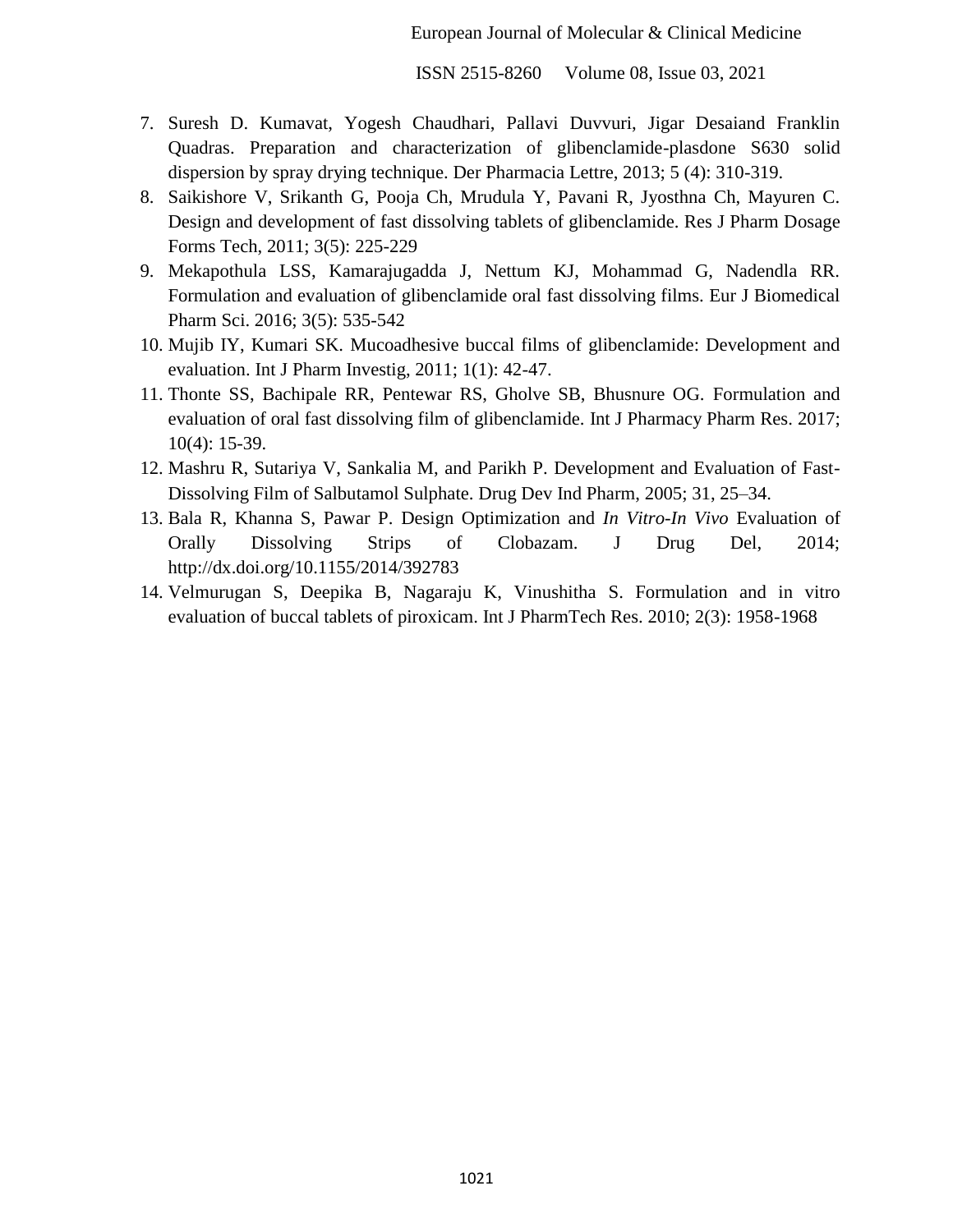ISSN 2515-8260 Volume 08, Issue 03, 2021







Figure 2:- Drug content analysis of MDFs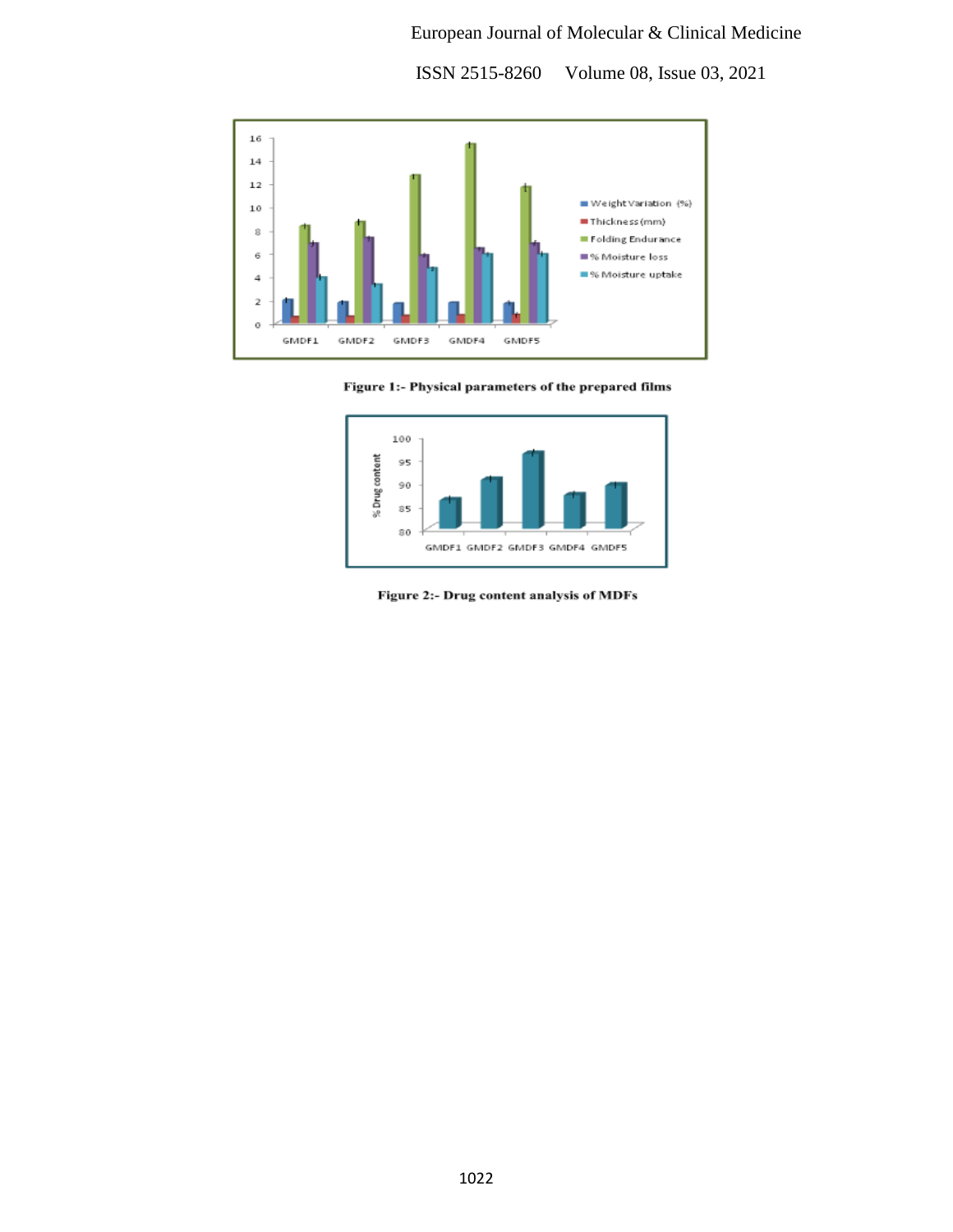ISSN 2515-8260 Volume 08, Issue 03, 2021

| S. No          | <b>Formulation</b>           | <b>GMDF</b> | <b>GMDF</b> | <b>GMDF</b> | <b>GMDF</b> | <b>GMDF</b> |
|----------------|------------------------------|-------------|-------------|-------------|-------------|-------------|
|                |                              | 1           | 2           | 3           | 4           | 5           |
| 1              | Glibenclamide (mg)           | 98.175      | 98.175      | 98.175      | 98.175      | 98.175      |
| $\overline{2}$ | Xanthan gum (mg)             | 100         | 150         | 200         | 250         | 300         |
| 3              | Poly ethylene glycol (mg)    | 0.4         | 0.4         | 0.4         | 0.4         | 0.4         |
| 4              | Sodium starch glycolate (mg) | 10          | 10          | 10          | 10          | 10          |
| 5              | Citric acid (mg)             | 5           | 5           | 5           | 5           | 5           |
| 6              | Sucrose (mg)                 | 5           | 5           | 5           | 5           | 5           |
| 7              | Vanillin (mg)                | 5           | 5           | 5           | 5           | 5           |
| 8              | Water (mL)                   | 8           | 8           | 8           | 8           | 8           |

#### Table 1:- Composition of GMDF

GMDF:- Glibenclamide Mouth Dissolving Film

#### Table 2:- Physiochemical Parameters of films

| Formulati<br>on | Weight<br>Variation<br>$(\%)$ | <b>Thickness</b><br>(mm) | Folding<br><b>Endurance</b> | $\frac{0}{6}$<br>Moistur<br>e loss | $\frac{6}{6}$<br>Moisture<br>uptake |
|-----------------|-------------------------------|--------------------------|-----------------------------|------------------------------------|-------------------------------------|
| <b>GMDF1</b>    | 1.996±0.104                   | $0.51 \pm 0.07$          | $8.33 \pm .15$              | $6.8 \pm 1.28$                     | $3.9 \pm 1.21$                      |
| GMDF2           | 1.794±0.279                   | $0.54 \pm 0.03$          | $8.66 \pm 1.52$             | $7.3 \pm 0.89$                     | $3.3 \pm 1.36$                      |
| GMDF3           | 1.674±0.386                   | $0.62 \pm 0.06$          | $12.66 \pm 1.52$            | $5.8 \pm 1.26$                     | $4.7 \pm 0.87$                      |
| GMDF4           | $1.757 \pm 0.131$             | $0.67 + 0.04$            | $15.33 \pm 1.15$            | $6.4 \pm 1.75$                     | $5.9 \pm 0.95$                      |
| GMDF5           | $1.698 \pm 0.213$             | $0.71 \pm 0.08$          | $11.66 \pm 1.15$            | $6.8 \pm 1.45$                     | $5.9 \pm 0.79$                      |

Values are mean  $\pm$  SD of 3 replicates

#### Table 3:- Drug content in the MDFs

| Formulation | % Drug Content  |
|-------------|-----------------|
| GMDF1       | $86.1 \pm 3.18$ |
| GMDF2       | $90.5 \pm 2.31$ |
| GMDF3       | $96.1 \pm 5.89$ |
| GMDF4       | $87.2 + 4.42$   |
| GMDF5       | $89.3 \pm 7.26$ |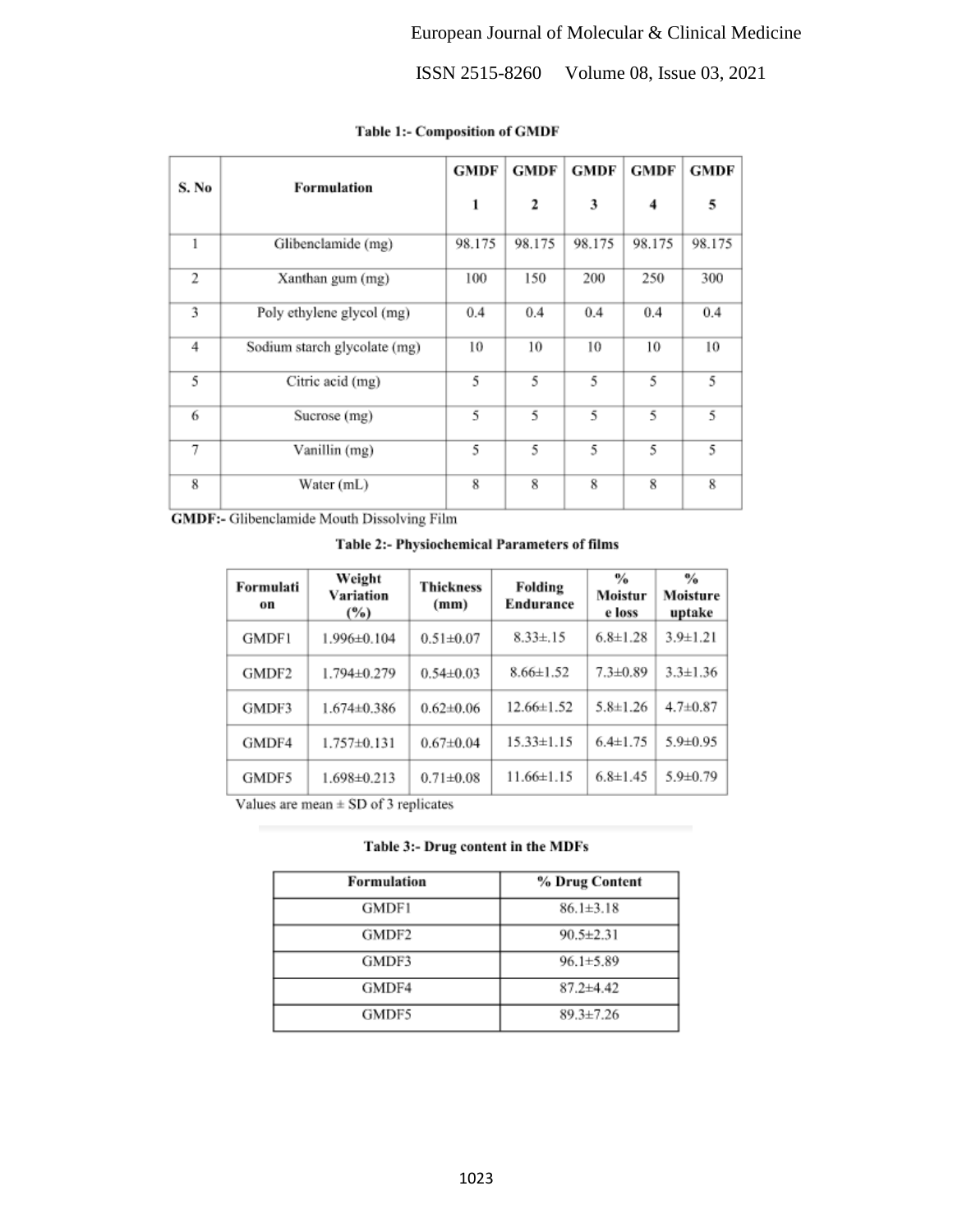ISSN 2515-8260 Volume 08, Issue 03, 2021

| <b>Formulation</b> | Disintegration time (sec) |
|--------------------|---------------------------|
| <b>GMDF1</b>       | 36                        |
| GMDF2              | 34                        |
| GMDF3              | 37                        |
| GMDF4              | 35                        |
| GMDF5              | 36                        |

#### Table 4:- Disintegration time of the MDFs

## Table 5:- In vitro drug release of formulations

| Time      | % Drug Released |                    |              |              |              |  |  |  |  |  |
|-----------|-----------------|--------------------|--------------|--------------|--------------|--|--|--|--|--|
| (minutes) | <b>GMDF1</b>    | GMDF2              | GMDF3        | GMDF4        | GMDF5        |  |  |  |  |  |
| 0         |                 |                    |              | 0            | 0            |  |  |  |  |  |
|           | $32 \pm 0.3$    | 29±0.1             | $26 \pm 0.1$ | 23±0.1       | 19±0.1       |  |  |  |  |  |
| 2         | $42 \pm 0.2$    | 35±0.2             | $32 \pm 0.1$ | $31 \pm 0.2$ | 32±0.1       |  |  |  |  |  |
|           | 55±0.1          | 38±0.1             | $34\pm0.2$   | 35±0.2       | $32\pm0.2$   |  |  |  |  |  |
| 4         | 59±0.2          | 47 <sub>±0.1</sub> | $47 + 0.3$   | $41 \pm 0.3$ | $43 \pm 0.3$ |  |  |  |  |  |
|           | $68{\pm}0.1$    | $61 \pm 0.2$       | 59±0.4       | 54±0.3       | $51 \pm 0.4$ |  |  |  |  |  |
| 10        | 97±0.3          | 96±0.4             | 98±0.5       | $94 \pm 0.4$ | 90±0.6       |  |  |  |  |  |

## Table 6:- Drug release kinetics

| <b>Formulation Code</b> | Zero order              | First order    | Higuchi's model | Peppas model            |
|-------------------------|-------------------------|----------------|-----------------|-------------------------|
|                         | $\mathbf{R}^{\text{r}}$ | $\mathbf{R}^2$ | $\mathbf{R}^2$  | $\mathbf{R}^{\text{r}}$ |
| GMDF1                   | 0.8831                  | 0.9504         | 0.9977          | 0.6948                  |
| GMDF2                   | 0.9468                  | 0.9179         | 0.9581          | 0.6404                  |
| GMDF3                   | 0.9655                  | 0.8865         | 0.9415          | 0.6087                  |
| GMDF4                   | 0.9719                  | 0.9110         | 0.9380          | 0.6343                  |
| GMDF5                   | 0.9726                  | 0.9389         | 0.9448          | 0.6793                  |